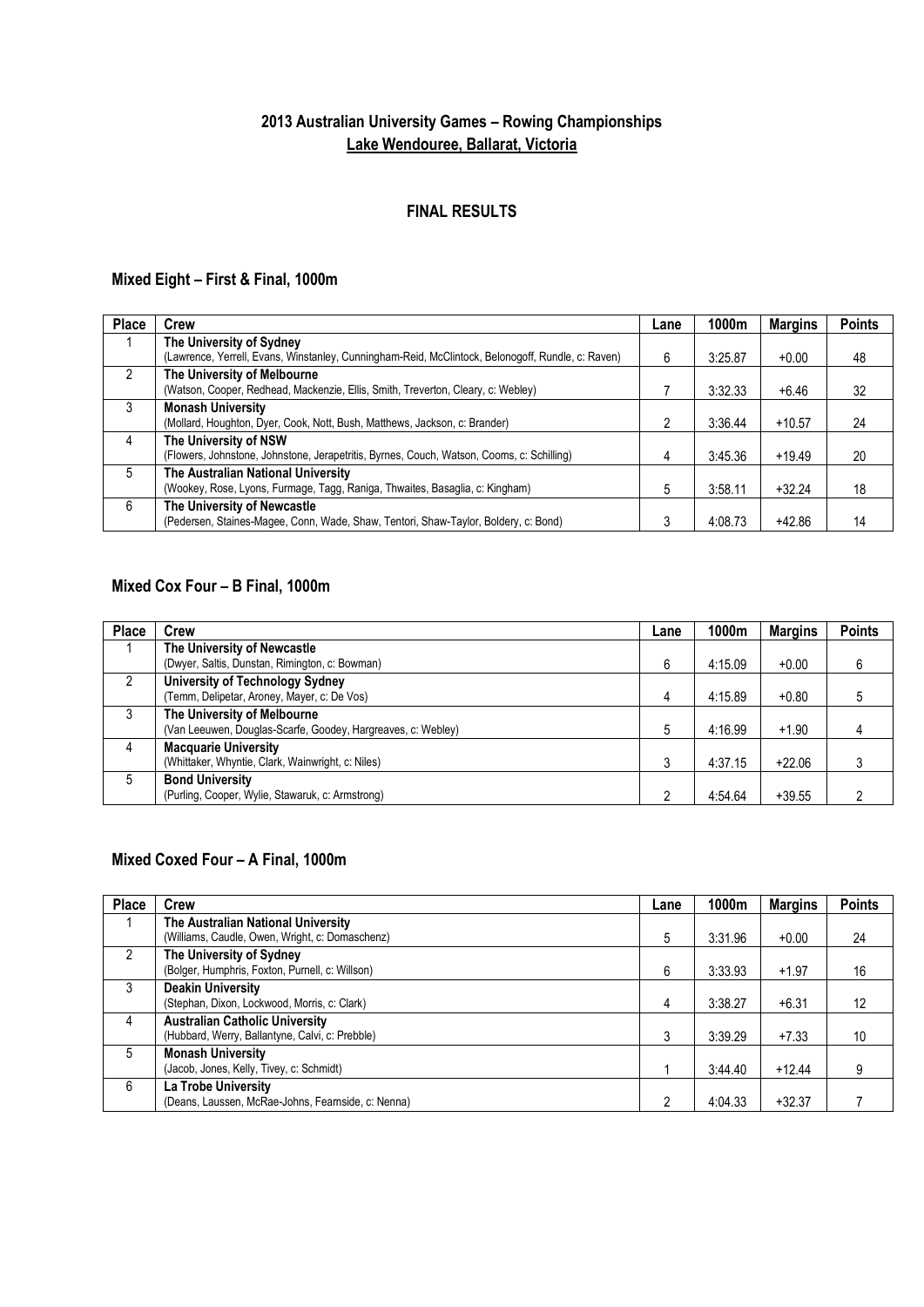#### **Men's Double Scull – B Final, 2000m**

| <b>Place</b>  | Crew                                                       | Lane           | 2000m | <b>Margins</b> | <b>Points</b> |
|---------------|------------------------------------------------------------|----------------|-------|----------------|---------------|
|               | The University of Technology Sydney<br>(Mayer, Aroney)     | 4              | ntt   | $+0.00$        | 9             |
| $\mathcal{P}$ | The University of Western Australia<br>(Hermans, Szewczak) |                |       | $+6.84$        |               |
| 3             | The University of Melbourne<br>(Hargreaves, Smith)         | $\overline{2}$ |       | $+18.18$       | 6             |
| 4             | The University of Newcastle<br>(Wurms, Marshall)           | 3              |       | $+36.79$       | 4             |
| 5             | <b>Bond University</b><br>(Cooper, Wylie)                  | 5              |       | $+71.13$       |               |
| 6             | La Trobe University<br>(Fearnside, Luker)                  | 6              |       | $+80.43$       |               |

#### **Men's Double Scull – A Final, 2000m**

| <b>Place</b>  | <b>Crew</b>                          | Lane | 2000m | <b>Margins</b> | <b>Points</b> |
|---------------|--------------------------------------|------|-------|----------------|---------------|
|               | The University of Sydney             |      |       |                |               |
|               | (McClintock, Koster)                 | 4    | ntt   | $+0.00$        | 36            |
| $\mathcal{P}$ | <b>Monash University</b>             |      |       |                |               |
|               | (Jackson, Matthews)                  | 2    |       | $+2.07$        | 24            |
| 3             | The Australian National University   |      |       |                |               |
|               | (Owen, Wright)                       | 3    |       | $+10.54$       | 18            |
| 4             | <b>University of South Australia</b> |      |       |                |               |
|               | (Skrembos, Bowden)                   | 5    |       | $+16.37$       | 15            |
| 5             | <b>Macquarie University</b>          |      |       |                |               |
|               | (Whyntie, Clark)                     | 6    |       | $+42.76$       | 13            |
| 6             | The University of NSW                |      |       |                |               |
|               | (Birtwhistle, Lazarou)               |      |       | $+48.43$       | 10            |

#### **Women's Single Scull – B Final, 2000m**

| Place | Crew                               | Lane | 2000m    | <b>Margins</b> | <b>Points</b> |
|-------|------------------------------------|------|----------|----------------|---------------|
|       | <b>Bond University</b>             |      |          |                |               |
|       | (Giorgia Stawaruk)                 |      | 9:57.24  | $+0.00$        |               |
| C     | The Australian National University |      |          |                |               |
|       | (Emily Caudle)                     |      | 9:57.89  | $+0.65$        |               |
|       | University of Western Sydney       |      |          |                |               |
|       | (Madison Brown)                    |      | 10:35.86 | $+38.62$       |               |

#### **Women's Single Scull – A Final, 2000m**

| <b>Place</b> | Crew                                              | Lane           | 2000m   | <b>Margins</b> | <b>Points</b> |
|--------------|---------------------------------------------------|----------------|---------|----------------|---------------|
|              | The University of Melbourne<br>(Jennifer Cleary)  | 4              | 8:45.44 | $+0.00$        | 24            |
| 2            | The University of NSW<br>(Sophie Jerapetritis)    | 3              | 8:54.46 | $+9.02$        | 16            |
| 3            | <b>Macquarie University</b><br>(Candice Williams) | 5              | 8:57.61 | $+12.17$       | 12            |
| 4            | <b>Monash University</b><br>(Hannah Lewis)        | 6              | 9:09.93 | $+24.49$       | 10            |
| 5            | <b>Charles Sturt University</b><br>(Sally O'Shea) | $\mathfrak{p}$ | 9:10.07 | $+24.63$       | 9             |
| 6            | The University of Sydney<br>(Madeleine Wallace)   |                | 9:54.72 | $+69.28$       |               |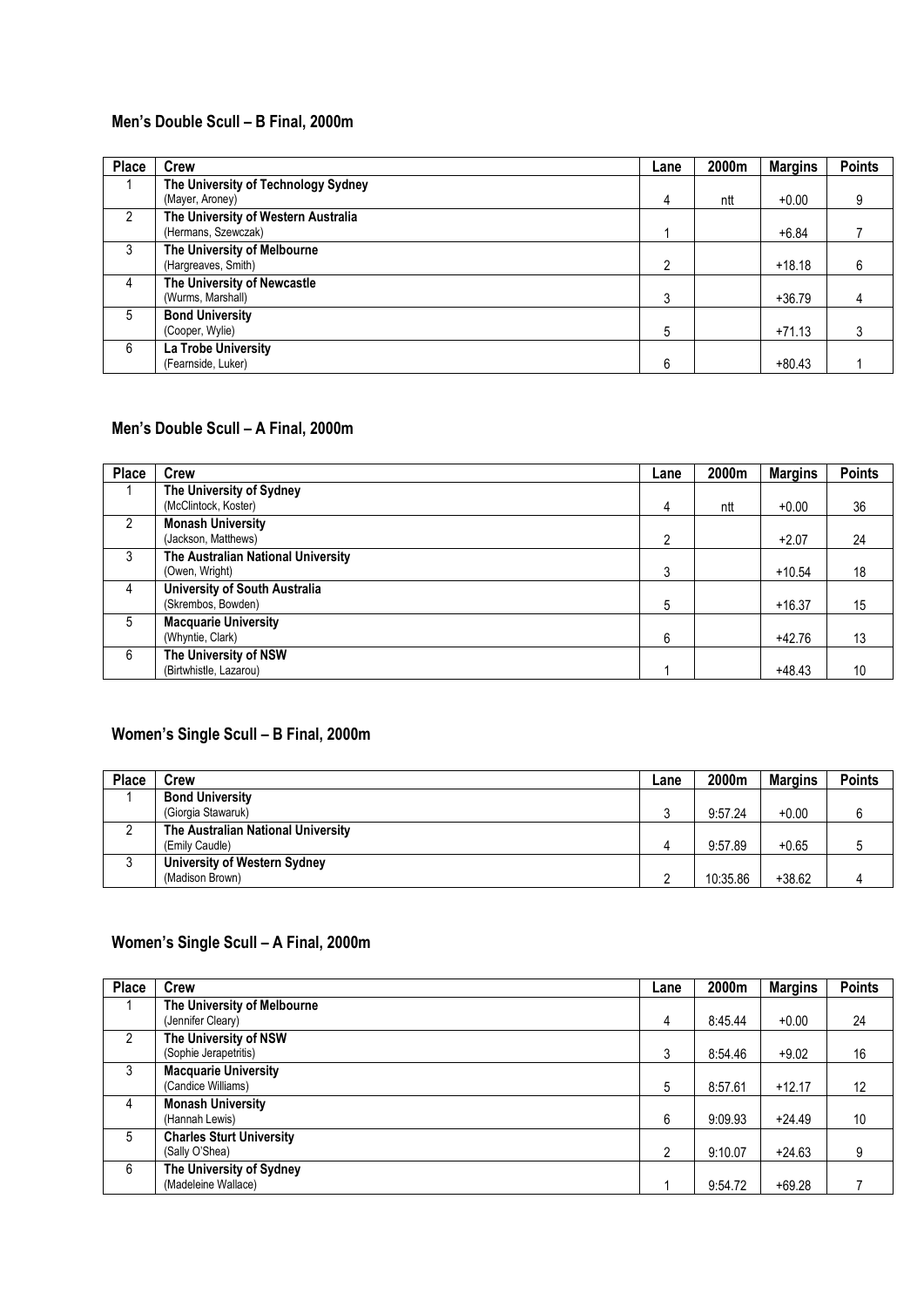## **Women's Pair – B Final, 2000m CANCELLED**

### **Women's Pair – A Final, 2000m**

| <b>Place</b>  | Crew                                                           | Lane | 2000m   | <b>Margins</b> | <b>Points</b> |
|---------------|----------------------------------------------------------------|------|---------|----------------|---------------|
|               | The University of Sydney                                       |      |         |                |               |
|               | (Winstanley, Yerrell)                                          | 4    | 8:31.33 | $+0.00$        | 36            |
| $\mathcal{P}$ | The University of Newcastle<br>(Metcalfe, Richardson)          | 2    | 8:48.69 | $+17.36$       | 24            |
| 3             | The Australian National University<br>(Salmon-Krone, McFadden) |      | 9:00.22 | $+28.89$       | 18            |
| 4             | The University of NSW<br>(Johnstone, Johnstone)                | 5    | 9:05.16 | $+33.83$       | 15            |
| 5             | The University of Melbourne<br>(Douglas-Scarfe, Treverton)     | 3    | 9:45.59 | $+74.26$       | 13            |

# **Women's Lightweight Quad Scull – A Final, 2000m**

| <b>Place</b> | Crew                                                                       | Lane | 2000m   | <b>Margins</b> | <b>Points</b> |
|--------------|----------------------------------------------------------------------------|------|---------|----------------|---------------|
|              | The University of Melbourne<br>(Arch, McKenzie, McNamara, McGauran)        | 4    | 7:26.23 | $+0.00$        | 48            |
| 2            | The University of Sydney<br>(Petrin, McDonough, Thomas, Lawrence)          | 3    | 7:34.97 | $+8.74$        | 32            |
| 3            | <b>University of South Australia</b><br>(Carter, Mitchell, Thorne, Gibson) | 2    | 7:46.27 | $+20.04$       | 24            |
| 4            | <b>Macquarie University</b><br>(Niles, Innes, Whittaker, Wainwright)       | 5    | 8:40.54 | $+74.31$       | 20            |
| 5            | The Australian National University<br>(Raniga, Basaglia, Tobin, Paton)     |      | 9:12.40 | $+106.1$       | 18            |
| 6            | <b>Monash University</b><br>(Mead, Stephens, Sanford, Vile)                | 6    | 8:27.91 | Relegated      | 14            |

## **Men's Coxed Four – B Final, 2000m** CANCELLED

## **Men's Coxed Four – A Final, 2000m**

| <b>Place</b>  | Crew                                              | Lane          | 2000m | <b>Margins</b> | <b>Points</b> |
|---------------|---------------------------------------------------|---------------|-------|----------------|---------------|
|               | The University of Sydney                          |               |       |                |               |
|               | (Scott, Purnell, Foxton, Belonogoff, c: Raven)    | 3             | ntt   | $+0.00$        | 48            |
| $\mathcal{P}$ | The University of Melbourne                       |               |       |                |               |
|               | (Redhead, Ellis, Smith, Smith, c: Willey)         | 4             |       | $+0.08$        | 32            |
| 3             | The University of Adelaide                        |               |       |                |               |
|               | (Altschwager, Hewitt, Beasley, Hay, c: Gibbs)     | $\mathcal{P}$ |       | $+0.11$        | 24            |
| 4             | The Australian National University                |               |       |                |               |
|               | (McCormack, Kennedy, Owen, Wright, c: Domaschenz) | 5             |       | $+0.17$        | 20            |
| 5             | <b>Monash University</b>                          |               |       |                |               |
|               | (Hetzel, Seller, Warke, FitzPatrick, c: Sanford)  |               |       | $+0.38$        | 18            |
| 6             | The University of NSW                             |               |       |                |               |
|               | (Roden, Moser, Watson, Pickford, c: Schilling)    | 6             |       | $+0.99$        | 14            |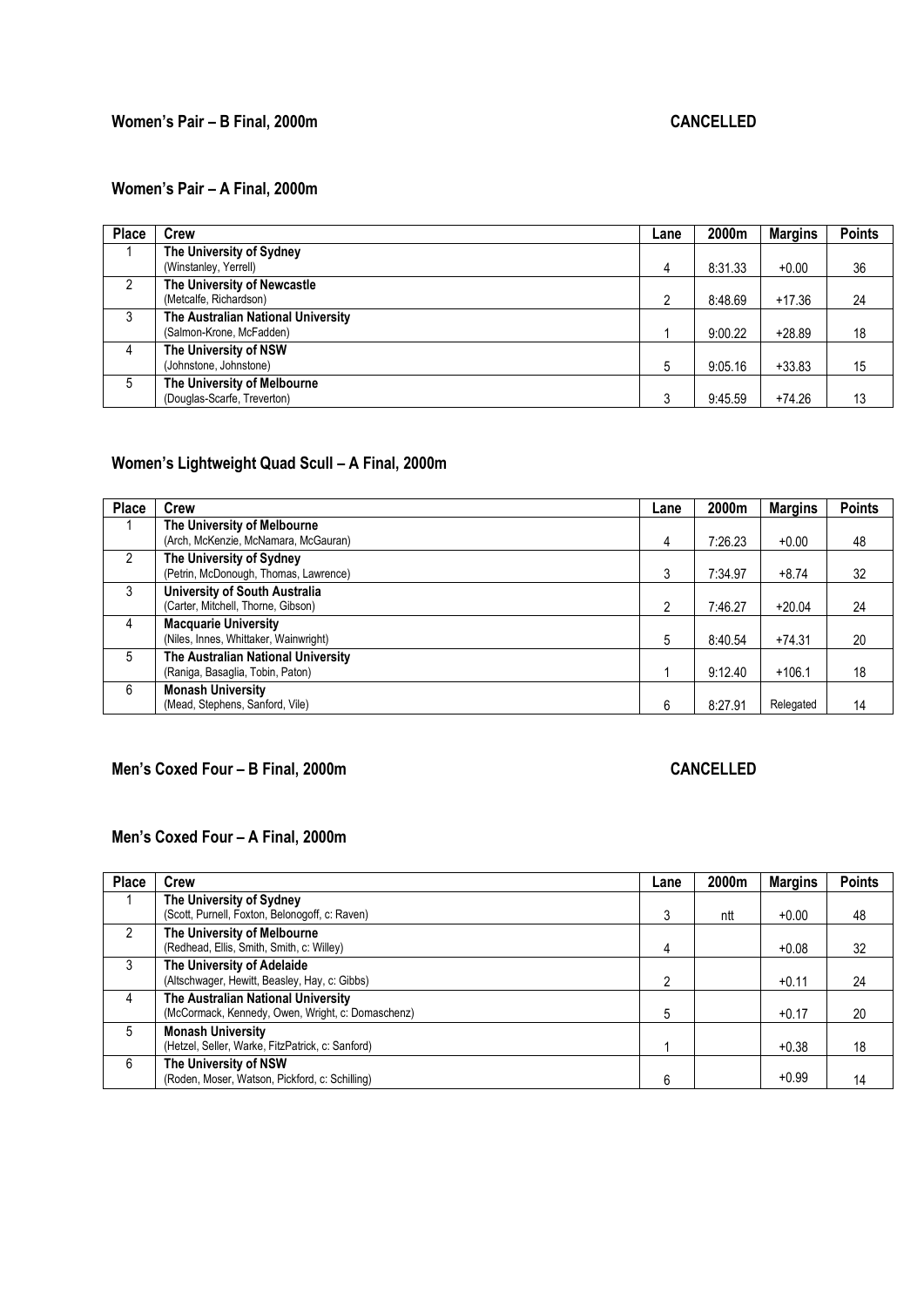## **Men's Lightweight Single Scull – B Final, 2000m**

| <b>Place</b> | Crew                                | Lane | 2000m | Margins | <b>Points</b> |
|--------------|-------------------------------------|------|-------|---------|---------------|
|              | The University of Newcastle         |      |       |         |               |
|              | (Chris Maytom)                      |      | ntt   | $+0.00$ |               |
|              | The University of Western Australia |      |       |         |               |
|              | (Casey Cobb)                        |      |       |         |               |

### **Men's Lightweight Single Scull – A Final, 2000m**

| <b>Place</b>  | <b>Crew</b>                                           | Lane | 2000m | <b>Margins</b> | <b>Points</b> |
|---------------|-------------------------------------------------------|------|-------|----------------|---------------|
|               | The University of Melbourne<br>(Sean Lake)            | 3    | ntt   | $+0.00$        | 24            |
| $\mathcal{P}$ | <b>Victoria University</b><br>(Jackson Harrison)      | 2    |       | $+7.62$        | 16            |
| 3             | The Australian National University<br>(Dylan Conolan) | 5    |       | $+17.18$       | 12            |
| 4             | <b>Macquarie University</b><br>(Connor Whyntie)       | 6    |       | $+31.54$       | 10            |
| 5             | The University of NSW<br>(Robert Selbie)              |      |       | $+38.73$       | 9             |
| 6             | The University of Adelaide<br>(Gianluca Pompili)      | 4    |       | $+41.06$       |               |

### **Women's Double Scull – B Final, 2000m**

| Place         | <b>Crew</b>                 | Lane | 2000m     | <b>Margins</b> | <b>Points</b> |
|---------------|-----------------------------|------|-----------|----------------|---------------|
|               | The University of Adelaide  |      |           |                |               |
|               | (Tucker, Rech)              | 4    | 8:42.66   | $+0.00$        | 9             |
| $\mathcal{P}$ | The University of Sydney    |      |           |                |               |
|               | (Ashby, Ewing)              | 3    | 9:02.13   | $+19.47$       |               |
| 3             | La Trobe University         |      |           |                |               |
|               | (Cashin, Laussen)           | 2    | 9:19.27   | $+36.61$       | 6             |
| 4             | <b>Bond University</b>      |      |           |                |               |
|               | (Stawaruk, Purling)         | 6    | 10:00.06  | $+77.40$       | 4             |
| 5             | <b>Macquarie University</b> |      |           |                |               |
|               | (Whittaker, Wainwright)     | 5    | Scratched |                |               |

### **Women's Double Scull – A Final, 2000m**

| <b>Place</b>   | <b>Crew</b>                            | Lane          | 2000m   | <b>Margins</b> | <b>Points</b> |
|----------------|----------------------------------------|---------------|---------|----------------|---------------|
|                | <b>Deakin University</b>               |               |         |                |               |
|                | (Stephan, Clark)                       | 4             | 8:08.36 | $+0.00$        | 36            |
| $\mathfrak{p}$ | The University of Melbourne            |               |         |                |               |
|                | (Webley, Brookes)                      | 5             | 8:18.57 | $+10.21$       | 24            |
| 3              | <b>University of Technology Sydney</b> |               |         |                |               |
|                | (Temm, Delipetar)                      | $\mathcal{P}$ | 8:26.42 | $+18.06$       | 18            |
| 4              | The University of Newcastle            |               |         |                |               |
|                | (Metcalfe, Richardson)                 | 3             | 8:33.91 | $+25.55$       | 15            |
| 5              | The Australian National University     |               |         |                |               |
|                | (Caudle, Williams)                     | 6             | 8:46.55 | $+38.19$       | 13            |
| 6              | The University of NSW                  |               |         |                |               |
|                | (Flowers, Jerapetritis)                |               | 9:01.78 | $+53.42$       | 10            |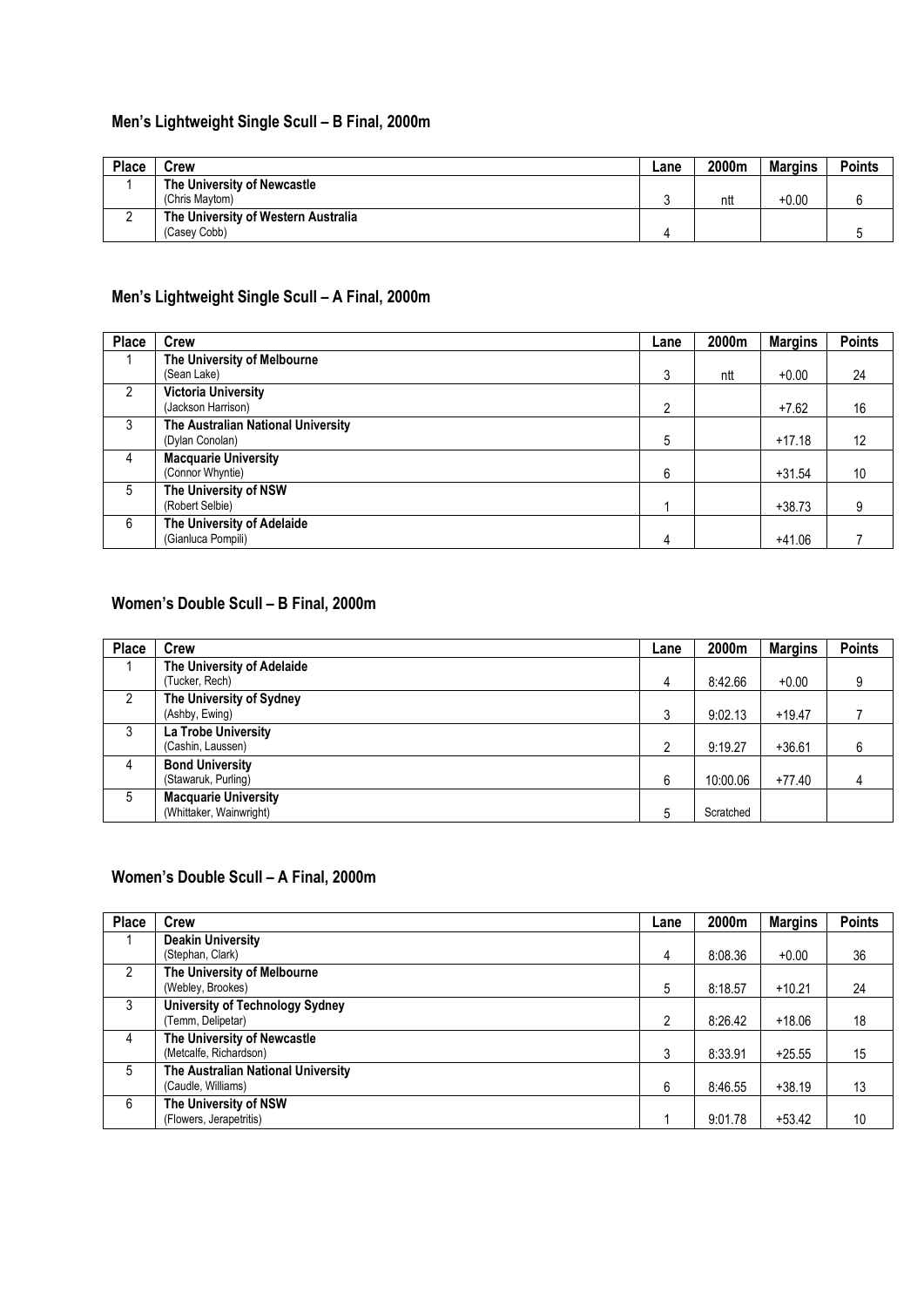## **Women's Eight – First & Final, 2000m**

| <b>Place</b>  | <b>Crew</b>                                                                                 | Lane | 2000m   | <b>Margins</b> | <b>Points</b> |
|---------------|---------------------------------------------------------------------------------------------|------|---------|----------------|---------------|
| 1             | The University of Melbourne                                                                 |      |         |                |               |
|               | (Watson, Cooper, Cleary, Sutherland, Ward, Treverton, Sutherland, Stanley, c: Eyles)        |      | 7:05.05 | $+0.00$        | 96            |
| $\mathcal{P}$ | The University of Sydney                                                                    |      |         |                |               |
|               | (Bolger, McDonogh, Humphris, Lawrence, Wallace, Yerrell, Winstanley, Evans, c: Raven)       | 4    | 7:23.69 | $+18.64$       | 64            |
| 3             | The University of South Australia                                                           |      |         |                |               |
|               | (Thomas, Park, Thorne, Tonkin, Carter, Michell, Newlyn, Gibson, c: Liubinas)                | 5    | 7:35.42 | $+30.37$       | 48            |
| 4             | <b>Monash University</b>                                                                    |      |         |                |               |
|               | (Mead, Jones, Jacob, Houghton, Dyer, Cook, Mollard, Michelmore, c: Schmidt)                 |      | 7:42.46 | $+37.41$       | 40            |
| 5             | The Australian National University                                                          |      |         |                |               |
|               | (Raniga, Thwaites, Williams, Paton, Tagg, Salmon, Krone, McFadden, Basaglia, c: Domaschenz) | 6    | 7:58.73 | $+53.68$       | 36            |
| 6             | The University of Newcastle                                                                 |      |         |                |               |
|               | (Wade, Conn, Garrett-Jones, Pederson, Dwyer, Powers, Bowman, Saltis, c: Maytom)             |      | 8:22.50 | $+77.45$       | 28            |

#### **Men's Pair – B Final, 2000m CANCELLED**

### **Men's Pair – A Final, 2000m**

| <b>Place</b>   | Crew                                                     | Lane | 2000m     | <b>Margins</b> | <b>Points</b> |
|----------------|----------------------------------------------------------|------|-----------|----------------|---------------|
|                | The University of Sydney<br>(Cunningham-Reid, Rundle)    | 4    | 7:37.63   | $+0.00$        | 36            |
| $\mathfrak{p}$ | The University of Adelaide<br>(Clements, Brennan)        | 3    | 7:45.19   | $+7.56$        | 24            |
| 3              | The Australian National University<br>(Young, McCormack) | 5    | 8:05.58   | $+27.95$       | 18            |
| 4              | The University of NSW<br>(Coombs, Pickford)              | C    | 8:48.63   | $+71.00$       | 15            |
| 5              | <b>Deakin University</b><br>(Dixon, Lockwood)            | 6    | Scratched |                |               |

### **Men's Lightweight Coxless Four – First & Final, 2000m**

| <b>Place</b> | Crew                                                                        | Lane | 2000m   | <b>Margins</b> | <b>Points</b> |
|--------------|-----------------------------------------------------------------------------|------|---------|----------------|---------------|
|              | The University of Western Australia<br>(Horton, Ravine, Meares, Widdicombe) |      | 6:49.80 | $+0.00$        | 48            |
|              | The University of Melbourne<br>(Alexander, Goodey, Grace, Mackenzie)        | Δ    | 6:55.68 | $+5.88$        | 32            |
|              | The Australian National University<br>(Ryan, Morgan, Dawkins, Conolan)      |      | 7:37.73 | $+47.93$       | 24            |
| 4            | The University of Newcastle<br>(Shaw-Taylor, Pacey, Marshall, Rimington)    |      | 7:48.63 | $+58.83$       | 20            |

#### **Men's Single Scull – B Final, 2000m**

| <b>Place</b> | Crew                                  | Lane | 2000m     | <b>Margins</b> | <b>Points</b> |
|--------------|---------------------------------------|------|-----------|----------------|---------------|
|              | <b>Australian Catholic University</b> |      |           |                |               |
|              | (Michael Calvi)                       |      | Scratched |                |               |
|              | University of Ballarat                |      |           |                |               |
|              | (Salvador Henricus)                   |      | Scrathced |                |               |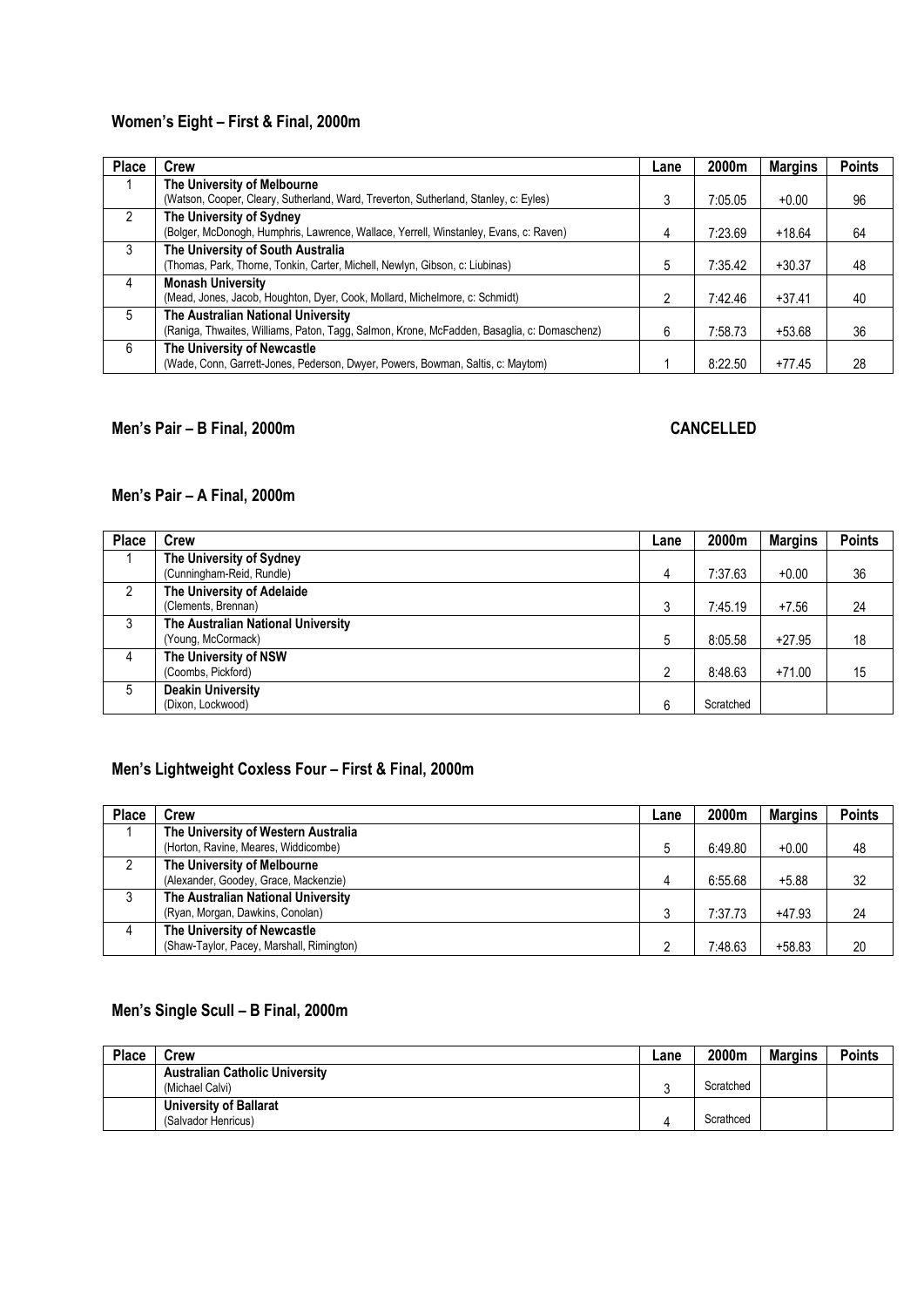## **Men's Single Scull – A Final, 2000m**

| <b>Place</b>   | <b>Crew</b>                                              | Lane | 2000m             | <b>Margins</b> | <b>Points</b> |
|----------------|----------------------------------------------------------|------|-------------------|----------------|---------------|
|                | The University of Sydney<br>(James Davies)               | 5    | 8:13.27           | $+0.00$        | 24            |
| 2              | The University of NSW<br>(Alexander Lazarou)             | 2    | 8:16.02           | $+2.75$        | 16            |
| 3              | The University of Newcastle<br>(Conrad Bond)             | 6    | 8:41.21           | $+27.94$       | 12            |
| $\overline{4}$ | The University of Western Australia<br>(Robert Szewczak) |      | 8:51.00           | $+37.73$       | 10            |
| 5              | The University of Melbourne<br>(George Ellis)            | 3    | Did Not<br>Finish |                |               |
| 6              | The Australian National University<br>(Riley Owen)       | 4    | Scratched         |                |               |

## **Women's Lightweight Single Scull – B Final, 2000m CANCELLED**

## **Women's Lightweight Single Scull – A Final, 2000m**

| <b>Place</b>  | Crew                                                     | Lane           | 2000m    | <b>Margins</b> | <b>Points</b> |
|---------------|----------------------------------------------------------|----------------|----------|----------------|---------------|
|               | The University of Melbourne<br>(Alice McNamara)          | 4              | 8:26.11  | $+0.00$        | 24            |
| $\mathcal{P}$ | <b>Australian Catholic University</b><br>(Lucy Trembath) | 5              | 8:41.83  | $+15.72$       | 16            |
| 3             | The University of NSW<br>(Sophie Jerapetritis)           | 3              | 8:53.83  | $+27.72$       | 12            |
| 4             | The University of Sydney<br>(Emma Thomas)                | $\mathfrak{p}$ | 8:57.60  | $+31.49$       | 10            |
| 5             | The University of Adelaide<br>(Anna Collins)             |                | 9:20.64  | $+54.53$       | 9             |
| 6             | The Australian National University<br>(Monica Paton)     | 6              | 10:37.03 | $+130.9$       |               |

### **Women's Coxed Four – B Final, 2000m**

| Place | <b>Crew</b>                                  | ∟ane | 2000m     | <b>Margins</b> | Points |
|-------|----------------------------------------------|------|-----------|----------------|--------|
|       | <b>Monash University</b>                     |      |           |                |        |
|       | Pike. c: Brander)<br>(Lynch, Evans, Douglas, |      | Scratched |                |        |

#### **Women's Coxed Four – A Final, 2000m**

| <b>Place</b>  | <b>Crew</b>                                          | Lane | 2000m   | <b>Margins</b> | <b>Points</b> |
|---------------|------------------------------------------------------|------|---------|----------------|---------------|
|               | The University of Melbourne                          |      |         |                |               |
|               | (Ward, Sutherland, Sutherland, Stanley, c: Eyles)    | 4    | 7:47.45 | $+0.00$        | 48            |
| $\mathcal{P}$ | The University of Newcastle                          |      |         |                |               |
|               | (Dwyer, Saltis, Metcalfe, Richardson, c: Bowman)     | 2    | 8:19.14 | $+31.69$       | 32            |
| 3             | The Australian National University                   |      |         |                |               |
|               | (Salmon-Krone, McFadden, Williams, Caudle, c: Tobin) |      | 8:20.68 | $+33.23$       | 24            |
| 4             | The University of South Australia                    |      |         |                |               |
|               | (Park, Tonkin, Thomas, Newlyn, c: Liubinas)          | 5    | 8:28.50 | $+41.05$       | 20            |
| 5             | The University of Sydney                             |      |         |                |               |
|               | (Willson, Hanney, Bolger, Cui, c: McDonogh)          | 3    | 8:41.23 | $+53.78$       | 18            |
| 6             | La Trobe University                                  |      |         |                |               |
|               | (Brewer, Bauer, Bauer, Nenna, c: Bowman)             | 6    | 8:57.37 | $+69.92$       | 14            |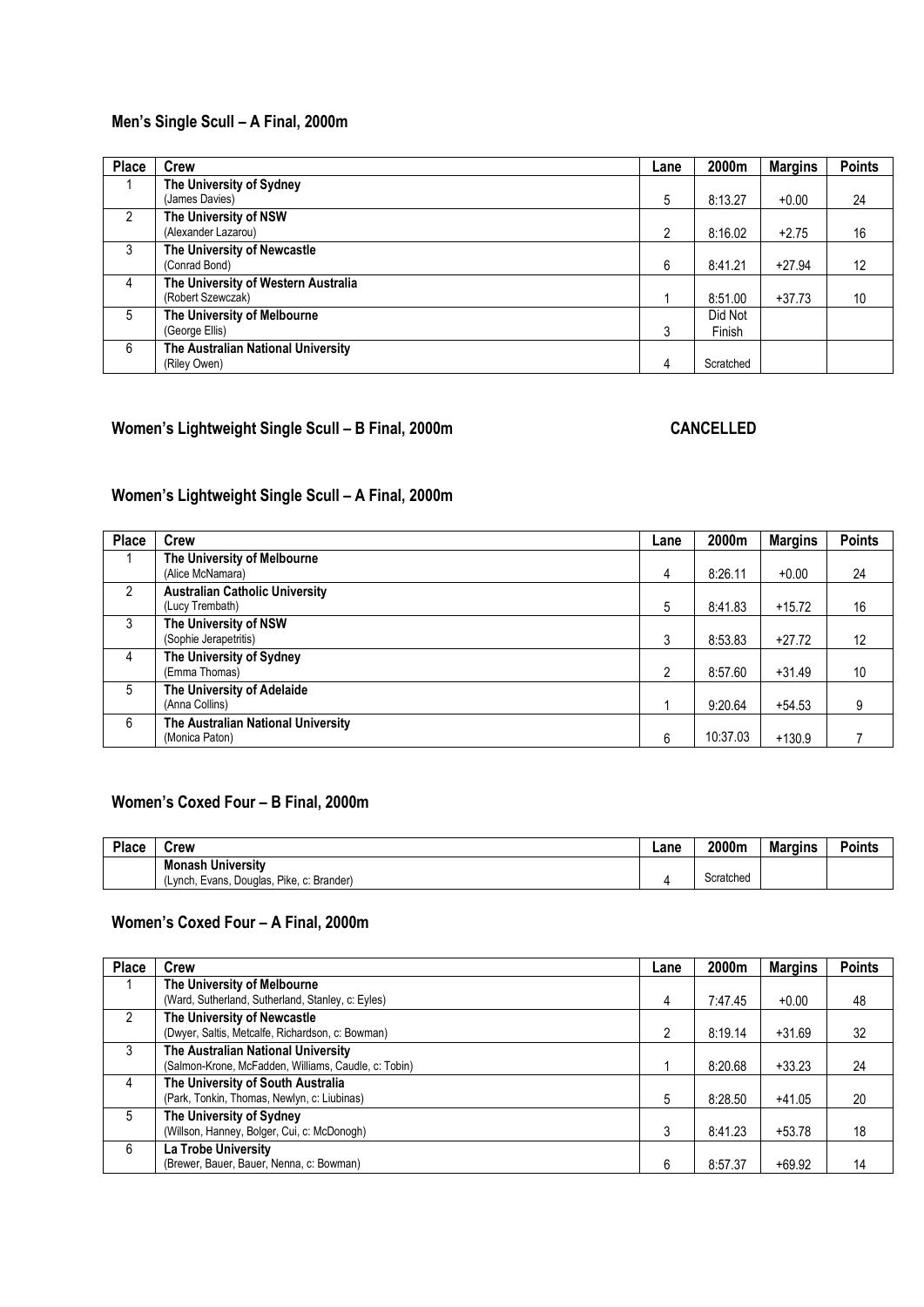# **Men's Eight – B Final, 2000m**

| Place | Crew                                                                                   | Lane | 2000m   | <b>Margins</b> | <b>Points</b> |
|-------|----------------------------------------------------------------------------------------|------|---------|----------------|---------------|
|       | The University of Newcastle                                                            |      |         |                |               |
|       | (Boldery, Shaw-Taylor, Marshall, Rimington, Wurms, Pacey, Dunstan, Trethowan, c: Wade) |      | 7:10.78 | $+0.00$        | 24            |

## **Men's Eight – A Final, 2000m**

| <b>Place</b>  | Crew                                                                                                                    | Lane | 2000m   | <b>Margins</b> | <b>Points</b> |
|---------------|-------------------------------------------------------------------------------------------------------------------------|------|---------|----------------|---------------|
|               | The University of Sydney<br>(Cunningham-Reid, Scott, Purnell, Foxton, Koster, McClintock, Belonogoff, Rundle, c: Raven) | 4    | 5:57.97 | $+0.00$        | 96            |
| $\mathcal{P}$ | The University of Adelaide<br>(Ward, Hay, Lum, Smyth, McRae, Nicolle, Clements, Brennan, c: Gibbs)                      | 3    | 6:04.99 | $+7.02$        | 64            |
| 3             | <b>Monash University</b><br>(Kelly, Tivey, Nott, Seller, Bush, Jackson, Matthews, FitzPatrick, c: King)                 | 2    | 6:06.83 | $+8.86$        | 48            |
| 4             | The University of Melbourne<br>(Mackenzie, Redhead, Smith, Ellis, Grace, Alexander, Lake, Booth, c: Willey)             | 5    | 6:10.00 | $+12.03$       | 40            |
| 5             | The Australian National University<br>(Carey, Dawkins, Ryan, Young, McCormack, Kennedy, Conolan, Wright, c: Domaschenz) |      | 6:30.61 | $+32.64$       | 36            |
| 6             | The University of NSW<br>(Birtwhistle, Lazarou, Roden, Moser, Couch, Selbie, Byrnes, Watson, c: Schilling)              |      | 6:33.76 | $+35.79$       | 28            |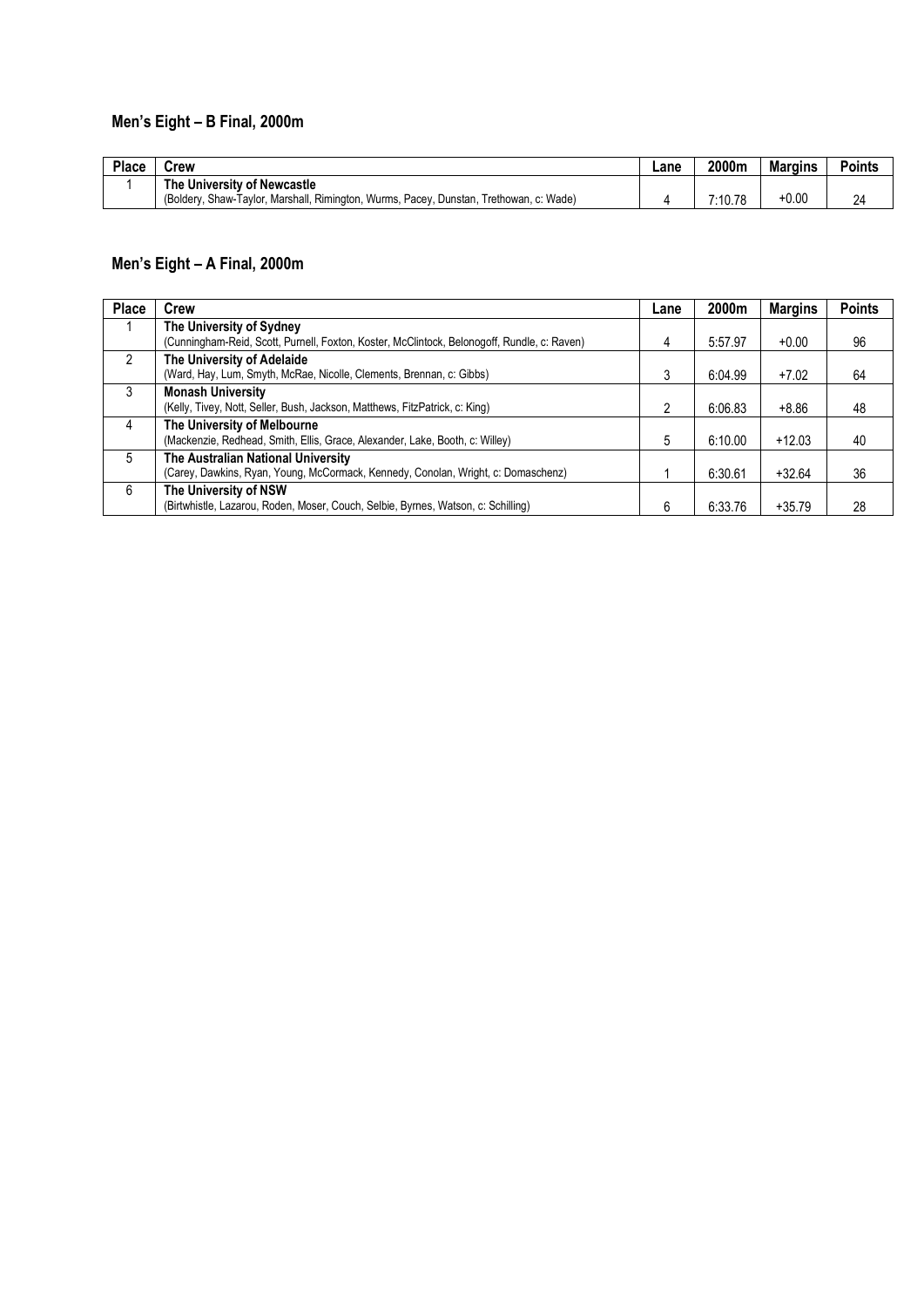# **Women's – Points Tally & Final Standings**

| 1. | The University of Melbourne         | 295 points  |
|----|-------------------------------------|-------------|
| 2. | The University of Sydney            | 206 points  |
| 3. | The Australian National University  | 142 points  |
| 4. | The University of Newcastle         | 109 points  |
| 5. | University of South Australia       | 92 points   |
| 6. | <b>Monash University</b>            | 80.5 points |
| 7. | The University of NSW               | 63 points   |
| 8. | Deakin University                   | 42 points   |
| 9. | <b>Macquarie University</b>         | 33.5 points |
|    | 10. La Trobe University             | 23.5 points |
|    | 11. Australian Catholic University  | 21 points   |
|    | 12. University of Technology Sydney | 20.5 points |
|    | 13. The University of Adelaide      | 18 points   |
|    | 14. Bond University                 | 11 points   |
|    | 15. Charles Sturt University        | 9 points    |
|    | 16. University of Western Sydney    | 4 points    |
|    |                                     |             |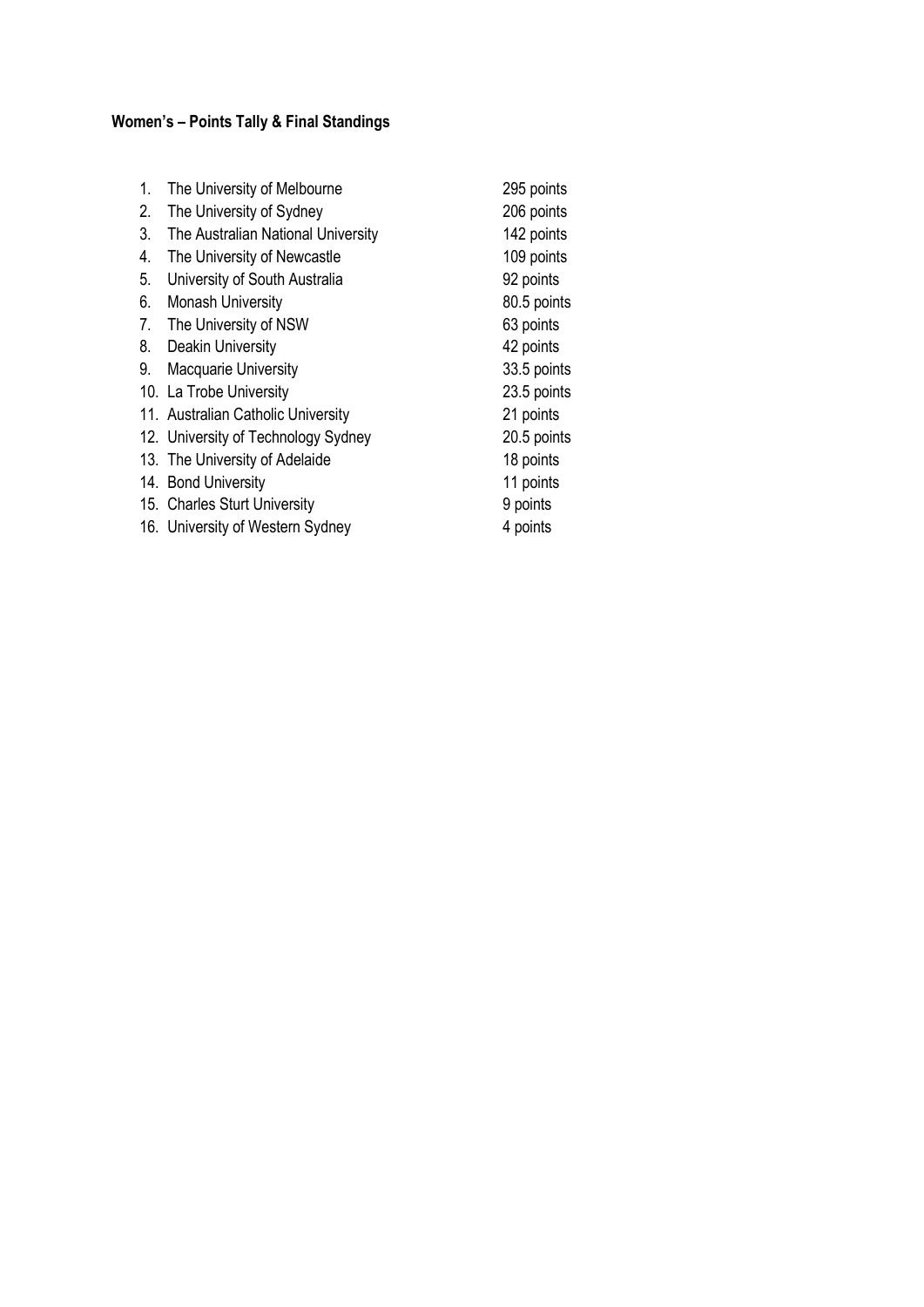# **Men's – Points Tally & Final Standings**

| 1. | The University of Sydney            | 272 points   |
|----|-------------------------------------|--------------|
| 2. | The University of Melbourne         | 152 points   |
| 3. | The Australian National University  | 149 points   |
| 4. | The University of Adelaide          | 119 points   |
| 5. | <b>Monash University</b>            | 106.5 points |
| 6. | The University of NSW               | 102 points   |
| 7. | The University of Newcastle         | 76 points    |
| 8. | The University of Western Australia | 70 points    |
| 9. | <b>Macquarie University</b>         | 24.5 points  |
|    | 10. Victoria University             | 16 points    |
|    | 11. University of South Australia   | 15 points    |
|    | 12. University of Technology Sydney | 11.5 points  |
|    | 13. Deakin University               | 6 points     |
|    | 14. Australian Catholic University  | 5 points     |
|    |                                     |              |

- 
- 16. Bond University

15. La Trobe University 15. La Trobe University 16. Bond University 14.5 points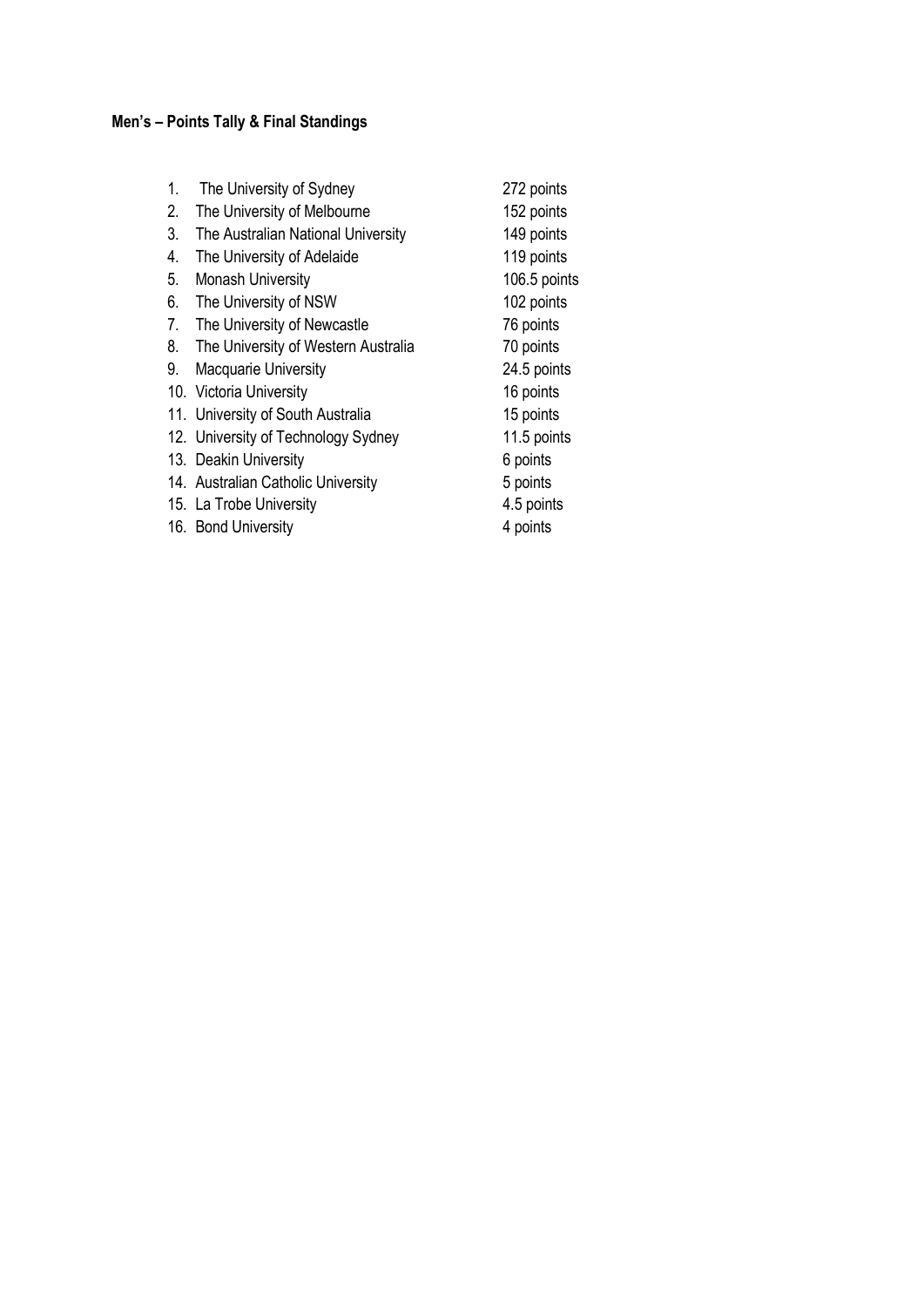# **Overall (Aggregate) – Points Tally & Final Standings**

| 1.  | The University of Sydney            | 478 points |
|-----|-------------------------------------|------------|
| 2.  | The University of Melbourne         | 447 points |
| 3.  | The Australian National University  | 291 points |
| 4.  | <b>Monash University</b>            | 187 points |
| 5.  | The University of Newcastle         | 185 points |
| 6.  | The University of NSW               | 165 points |
| 7.  | The University of Adelaide          | 137 points |
| 8.  | University of South Australia       | 107 points |
| 9.  | The University of Western Australia | 70 points  |
| 10. | Macquarie University                | 58 points  |
|     | 11. Deakin University               | 48 points  |
|     | 12. University of Technology Sydney | 32 points  |
|     | 13. La Trobe University             | 28 points  |
|     | 14. Australian Catholic University  | 26 points  |
|     | 15. Victoria University             | 16 points  |
|     | 16. Bond University                 | 15 points  |
|     | 17. Charles Sturt University        | 9 points   |
|     | 18. University of Western Sydney    | 4 points   |